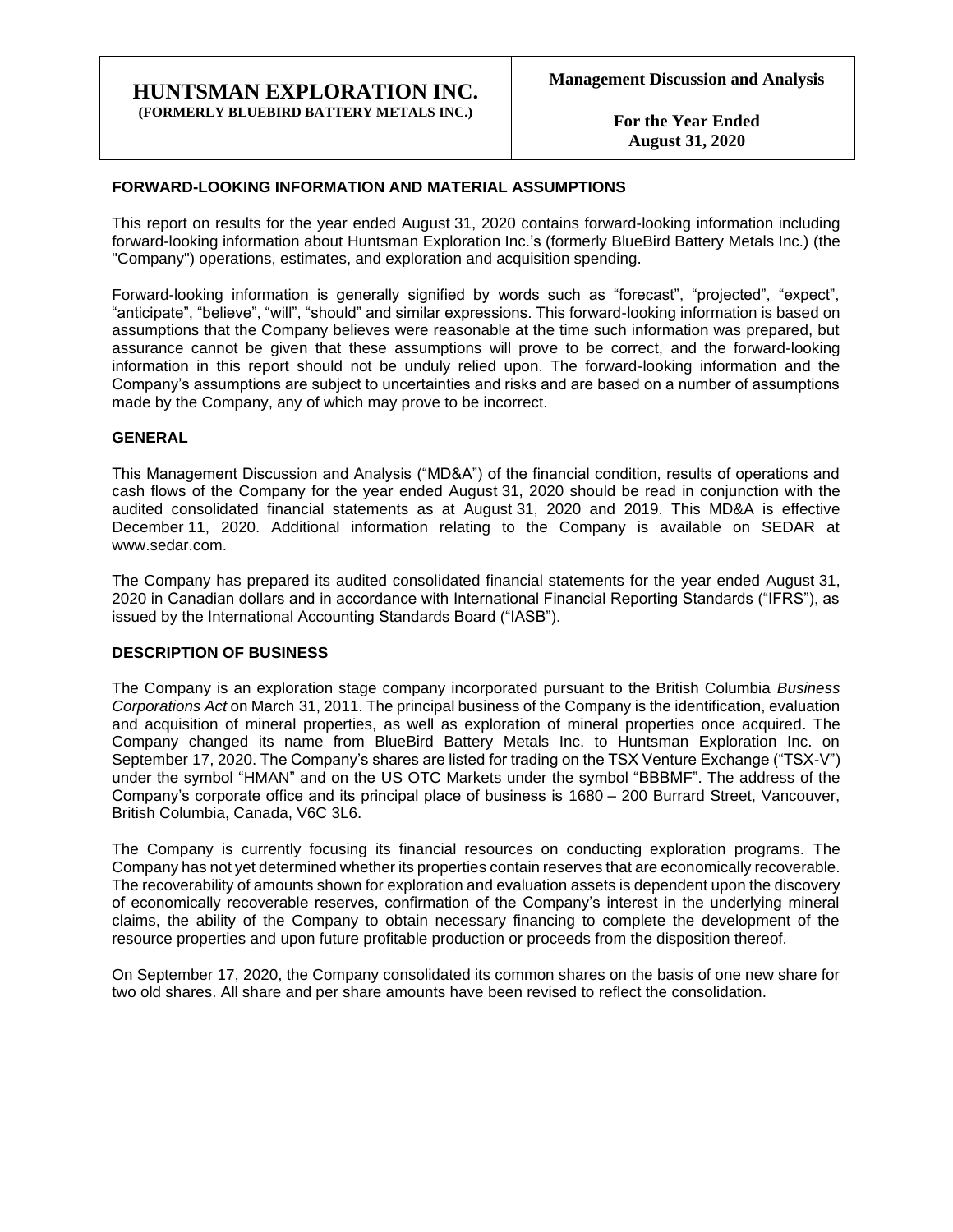**For the Year Ended August 31, 2020**

## **EXPLORATION AND EVALUATION ASSETS**

Total costs incurred on exploration and evaluation assets are summarized as follows:

|                                                |                      |     |                  |                      |    | Atikwa Lake /     |                      |    |             |
|------------------------------------------------|----------------------|-----|------------------|----------------------|----|-------------------|----------------------|----|-------------|
|                                                |                      |     | <b>Canegrass</b> | <b>Ashburton</b>     |    | <b>Maybrun</b>    | <b>Batt</b>          |    |             |
|                                                | <b>Baxter Spring</b> |     | <b>Property</b>  | <b>Property</b>      |    | <b>Properties</b> | <b>Property</b>      |    | Total       |
| <b>Acquisition Costs</b>                       |                      |     |                  |                      |    |                   |                      |    |             |
| Balance, August 31, 2018                       | \$                   | \$  | 995,707          | \$<br>25,000         | S  | 710,284           | \$<br>92,500         | \$ | 1,823,491   |
| Acquisition and option payments (shares)       |                      |     | 553,125          | 514,594              |    |                   |                      |    | 1,067,719   |
| Claim costs                                    |                      |     |                  | 85,474               |    | 1,209             |                      |    | 86,683      |
| Impairment                                     |                      |     |                  | (625,068)            |    | (640,000)         | (92, 500)            |    | (1,357,568) |
| Balance, August 31, 2019                       |                      |     | 1,548,832        |                      |    | 71,493            |                      |    | 1,620,325   |
| Acquisition and option payments (shares)       |                      |     | 131,250          | 175,000              |    |                   |                      |    | 306,250     |
| Claim costs                                    | 34,071               |     |                  |                      |    |                   |                      |    | 34,071      |
| Impairment                                     |                      |     |                  | (175,000)            |    |                   |                      |    | (175,000)   |
| Sale of exploration and evaluation assets      |                      |     |                  |                      |    | (71, 493)         |                      |    | (71, 493)   |
| Balance, August 31, 2020                       | \$<br>34,071         | \$. | 1,680,082        | \$                   | \$ |                   | \$                   | \$ | 1,714,153   |
| <b>Deferred Exploration Expenditures</b>       |                      |     |                  |                      |    |                   |                      |    |             |
| Balance, August 31, 2018                       | \$                   | \$  | 274,893          | \$<br>8,020          | S  | 258,768           | \$<br>48,629         | S  | 590,310     |
| Camp and other (recovery)                      |                      |     | 151              |                      |    | (2,970)           |                      |    | (2,819)     |
| Drilling                                       |                      |     | 243,531          |                      |    |                   |                      |    | 243,531     |
| Geological (recovery)                          |                      |     | 75,060           | 3,050                |    | (6, 100)          | 21,657               |    | 93,667      |
| Geophysics                                     |                      |     | 118,382          |                      |    |                   |                      |    | 118,382     |
| Impairment                                     |                      |     |                  | (10,682)             |    | (1,000)           | (70, 286)            |    | (81,968)    |
| Currency translation difference                |                      |     | (10, 208)        | (388)                |    |                   |                      |    | (10, 596)   |
| Balance, August 31, 2019                       |                      |     | 701,809          |                      |    | 248,698           |                      |    | 950,507     |
| Drilling                                       |                      |     | 7,275            |                      |    |                   |                      |    | 7,275       |
| Geological                                     |                      |     | 260,187          |                      |    |                   |                      |    | 260,187     |
| Sale of exploration and evaluation assets      |                      |     |                  |                      |    | (248, 698)        |                      |    | (248, 698)  |
| Currency translation difference                |                      |     | 47,406           |                      |    |                   |                      |    | 47,406      |
| Balance, August 31, 2020                       | \$                   | \$  | 1,016,677        | \$                   | \$ |                   | \$                   | \$ | 1,016,677   |
| <b>Total Exploration and Evaluation Assets</b> |                      |     |                  |                      |    |                   |                      |    |             |
| Balance, August 31, 2019                       | \$                   | S   | 2,250,641        | \$                   | \$ | 320,191           | \$                   | \$ | 2,570,832   |
| Balance, August 31, 2020                       | \$<br>34,071         | \$  | 2,696,759        | \$<br>$\blacksquare$ | \$ |                   | \$<br>$\blacksquare$ | \$ | 2,730,830   |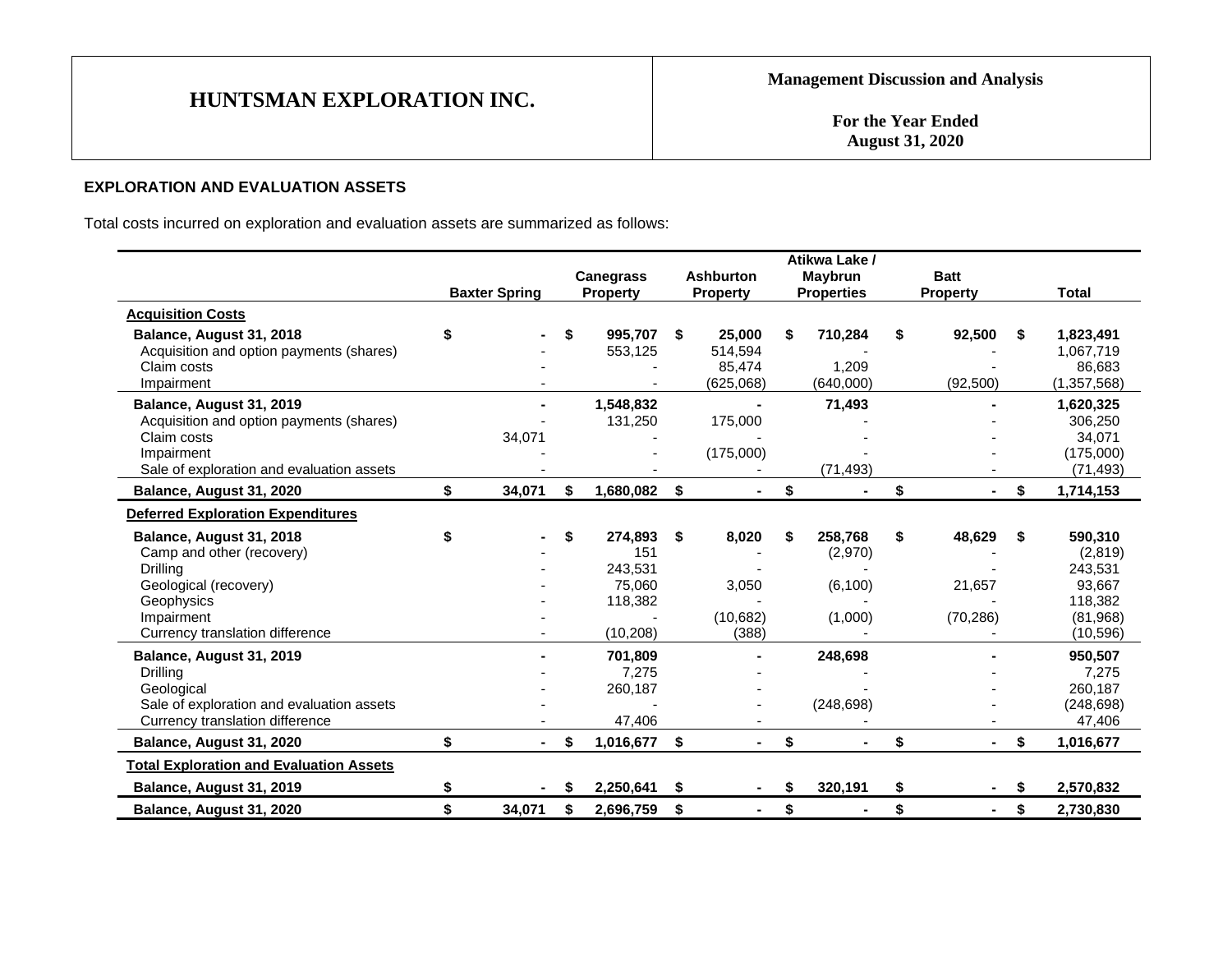**For the Year Ended August 31, 2020**

#### **Baxter Spring Property**

On August 28, 2020, the Company entered into an option agreement to acquire a 100% interest in the Baxter Spring Property, located in Nevada, from Liberty Gold Corp. ("Liberty") and Liberty's wholly owned subsidiary, Pilot Gold (USA) Inc.

In consideration, the Company must make payments as follows:

- Cash payment of US\$250,000 (paid subsequent to August 31, 2020);
- An additional cash payment US\$250,000 on or before December 1, 2021; and
- Issuance of common shares of the Company equal to 19.5% of the outstanding shares (issued 14,986,890 shares valued at \$3,821,657 subsequent to August 31, 2020).

The property is subject to a 2% net smelter return royalty ("NSR") and Liberty retains a back-in right to acquire a 35% interest in the property within three years upon payment of the sum of US\$1,000,000 to the Company.

#### **Canegrass Property**

On March 15, 2018, the Company entered into an option agreement with Trafalgar Resources Pty. Ltd. ("Trafalgar") to acquire a 100% interest in the Canegrass Property, located in the Mount Magnet region of Western Australia.

In consideration, the Company must make payments as follows:

- Cash payment of \$25,000 (paid) and issuance of 1,500,000 common shares of the Company (issued) upon approval by the TSX-V (approval received on March 21, 2018);
- Issuance of an additional 937,500 common shares of the Company on or before March 21, 2019 (issued and valued at \$553,125); and
- Issuance of an additional 937,500 common shares of the Company on or before March 21, 2020 (issued and valued at \$131,250).

The Company must also incur exploration expenditures as follows:

- \$500,000 on or before March 21, 2019 (incurred);
- An additional \$500,000 on or before March 21, 2020 (incurred); and
- An additional \$500,000 on or before March 21, 2021.

A finder's fee of 130,529 shares (issued and valued at \$75,707) was paid in relation to the agreement. Subject to further TSX-V approval, a discovery bonus of 750,000 common shares of the Company will be issued in the event of discovery of a copper/cobalt equivalent resource of 250,000 ounces or greater on the Canegrass Property.

The Company also paid a \$25,000 letter of intent ("LOI") fee to Trafalgar during the year ended August 31, 2018.

#### Phase One Exploration Program

On August 7, 2018, the Company reported the results of surface rock chips collected at VTEM-08 during the cultural survey of the planned drill sites, returning anomalous vanadium, titanium and iron values. The results fell within a broad, elongate, V<sub>2</sub>O<sub>5</sub> surface anomaly defined by historical rock chip samples (refer to the press release dated August 7, 2018).

On October 23, 2018, the Company announced results for five reverse circulation holes drilled near VTEM-08. The holes were drilled on one section and spaced 80 metres between holes. The initial hole on the section BBRC001 targeted the VTEM-08 anomaly to evaluate for potential magmatic nickel, copper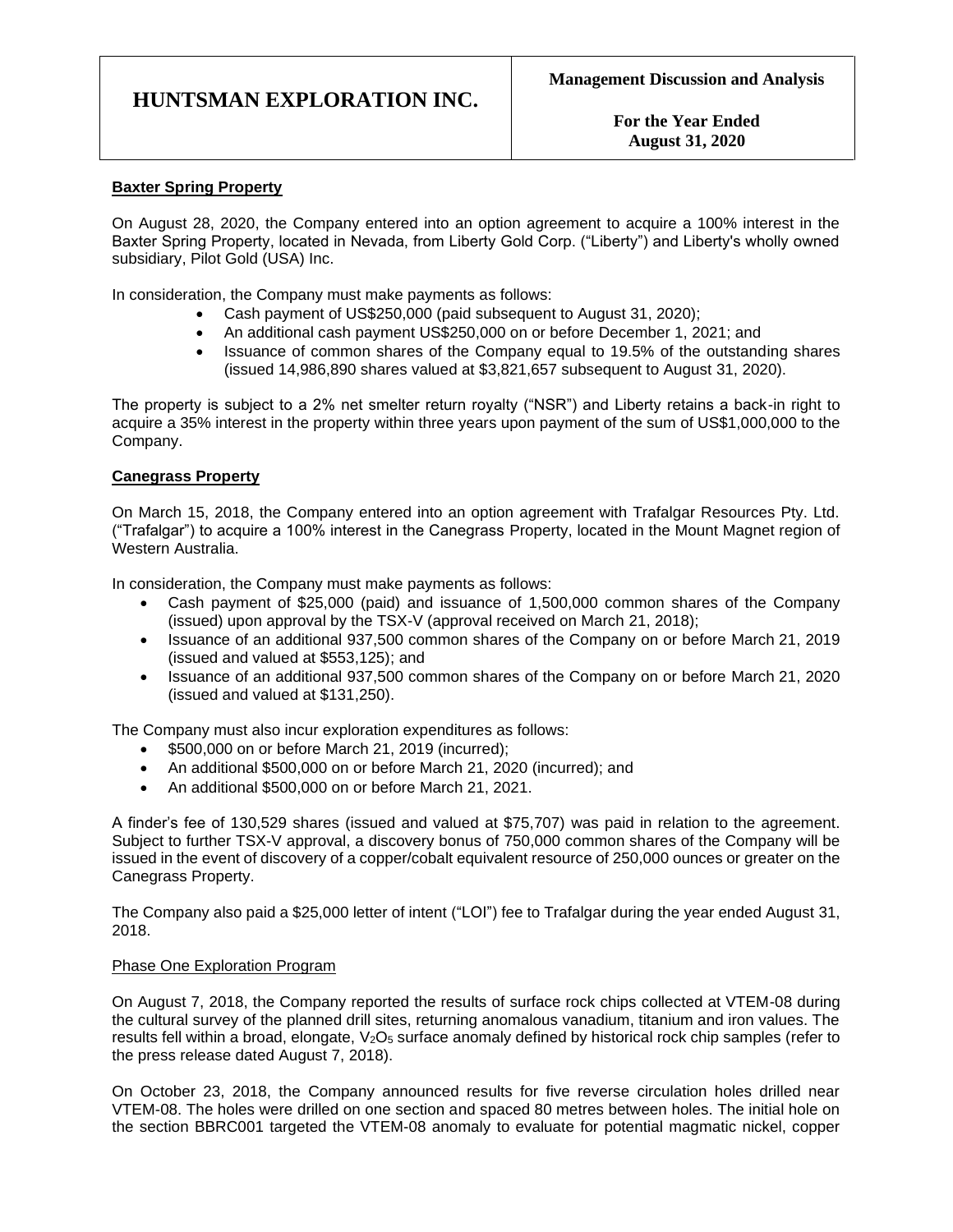**For the Year Ended August 31, 2020**

sulphide mineralization. The remaining four holes on the section targeted a broad, elongate, coincident rock geochemical surface anomaly (vanadium) and magnetic anomaly measuring 4,500 metres by 500 metres. Significant assay results were as follows:

| Hole ID        | From<br>(m) | To<br>(m) | Interval <sup>(1)</sup><br>(m) | V <sub>2</sub> O <sub>5</sub><br>(%) |
|----------------|-------------|-----------|--------------------------------|--------------------------------------|
| BBRC001        | 0.00        | 102.00    | 102.00                         | 0.36                                 |
| including      | 35.00       | 55.00     | 20.00                          | 0.49                                 |
| and            | 64.00       | 81.00     | 17.00                          | 0.78                                 |
| including      | 72.00       | 80.00     | 8.00                           | 1.03                                 |
| <b>BBRC002</b> | 0.00        | 121.00    | 121.00                         | 0.31                                 |
| including      | 38.00       | 61.00     | 23.00                          | 0.46                                 |
| and            | 100.00      | 119.00    | 19.00                          | 0.53                                 |
| including      | 110.00      | 119.00    | 9.00                           | 0.68                                 |
| <b>BBRC003</b> | 0.00        | 85.00     | 85.00                          | 0.16                                 |
| including      | 32.00       | 34.00     | 2.00                           | 0.48                                 |
| <b>BBRC004</b> | 25.00       | 78.00     | 53.00                          | 0.23                                 |
| including      | 39.00       | 42.00     | 3.00                           | 0.39                                 |
| and            | 62.00       | 63.00     | 1.00                           | 0.63                                 |
| <b>BBRC005</b> | 8.00        | 63.00     | 55.00                          | 0.21                                 |
| including      | 30.00       | 38.00     | 8.00                           | 0.58                                 |
| including      | 35.00       | 38.00     | 3.00                           | 0.88                                 |

*(1) The intervals noted in the above table are measured downhole and are not true width. There is insufficient information at this time to determine the true width of the mineralized zone.*

On November 29, 2018, the Company announced results from five diamond drill holes. All holes during the Phase One drill program targeted VTEM™ anomalies. The diamond drill campaign consisted of 1,380 metres and all holes intersected anomalous Ni, Cu and Co grades, establishing a trend with a 4,500-metre strike length within the magnetite-rich gabbro-norites. Significant assay results are presented in the following table:

|           | <b>From</b> | To     | Interval $(2)$ | Ni   | Cu   | Co   |               |
|-----------|-------------|--------|----------------|------|------|------|---------------|
| Hole ID   | (m)         | (m)    | (m)            | (%)  | (%)  | (%)  | <b>Target</b> |
| BBDD001   | 142.96      | 144.66 | 1.70           | 1.20 | 0.41 | 0.10 | VTEM-06       |
| including | 144.09      | 144.66 | 0.57           | 3.07 | 0.62 | 0.24 |               |
| BBDD002   | 243.15      | 257.40 | 14.25          | 0.69 | 0.82 | 0.05 | CG-039        |
| including | 250.80      | 255.70 | 4.90           | 1.33 | 1.26 | 0.10 |               |
| BBDD003   | 225.80      | 227.00 | 1.20           | 0.48 | 0.98 | 0.06 | CG-02         |
| BBDD004   | 275.00      | 279.00 | 4.00           | 0.25 | 0.41 | 0.05 | CG-02         |
| including | 277.85      | 279.00 | 1.15           | 0.37 | 0.70 | 0.08 |               |
| BBDD005   | 255.70      | 263.00 | 7.30           | 0.14 | 0.31 | 0.02 | CG-02         |
| including | 256.75      | 257.15 | 0.40           | 0.50 | 1.51 | 0.06 |               |

*(2) The intervals noted in the above table are measured downhole and are not true width. There is insufficient information at this time to determine the true width of the mineralized zone.*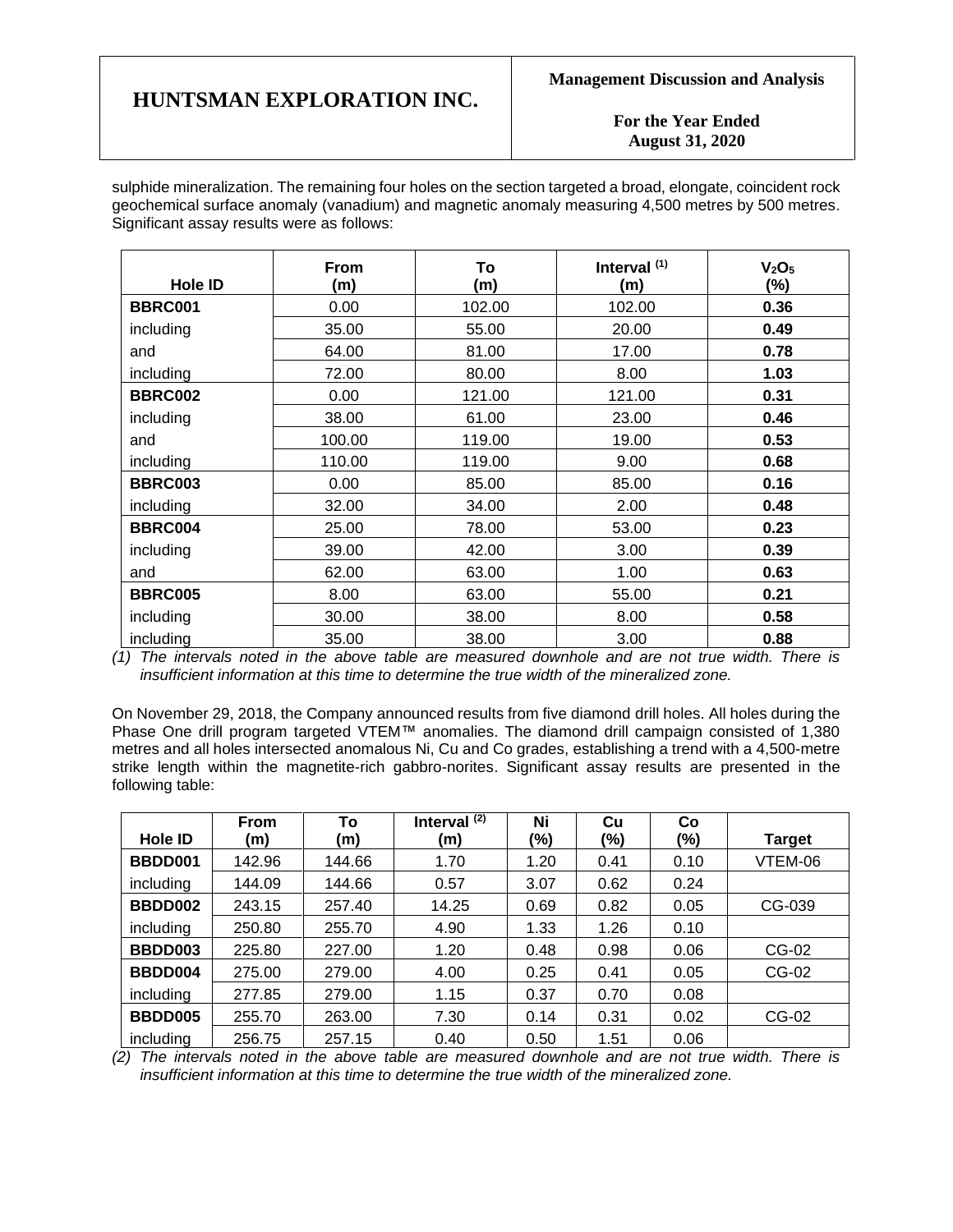**For the Year Ended August 31, 2020**

The technical content in this MD&A has been reviewed and approved by Wesley Hanson, P.Geo., a director of the Company and a Qualified Person pursuant to National Instrument 43-101 *Standards of Disclosure for Mineral Projects*.

The Company has planned a 2020 drill program on its Canegrass nickel-copper-cobalt project, in Western Australia. The two-phase program will consist of 18 holes (3,160 metres) of Reverse Circulation ("RC") and Diamond (Core) drilling, which will follow up on 2018 successes and begin to also test new, high priority areas.

The upcoming program will drill untested conductors identified in surface geophysics and continue to assess the extents of the Ni-Cu (Co) mineralization intersected in the previous campaign, including targeting off-hole anomalies.

Drilling will commence with an initial RC program testing the new anomalies. This will be followed by a diamond drilling program deepening the RC holes that will target the geophysical anomalies generated from the last campaign and any encouraging geology arising from the RC campaign. The current strike extents of each prospect is unconstrained and down dip/plunge extensions remain to be tested. In order to drill the nickel prospective conductors, the drilling at Winx will have to pass through the vanadium-rich magnetite horizons that initially attracted explorers to the area.

In addition, an electromagnetic (EM) survey may be conducted over selected areas to evaluate potential new targets.

#### **Ashburton Project**

On August 8, 2018, the Company entered into an agreement to acquire a 100% interest in the Ashburton Project, located in Western Australia.

In consideration, the Company must make payments as follows:

- Issuing common shares of the Company upon completion with a volume weighted average price ("VWAP") over a 30-day period of \$750,000 (issued and valued at \$514,594 based on the trading price at the date of issuance); and
- Issuing common shares of the Company with a VWAP over a 30-day period of \$750,000 on October 9, 2019 (issued and valued at \$175,000 based on the trading price at the date of issuance).

The Company also paid a \$25,000 LOI fee to the vendor during the year ended August 31, 2018.

The Company recorded impairment charges in the amounts of \$635,750 and \$175,000 during the years ended August 31, 2019 and 2020, respectively. The Company retains ownership of the Ashburton Project.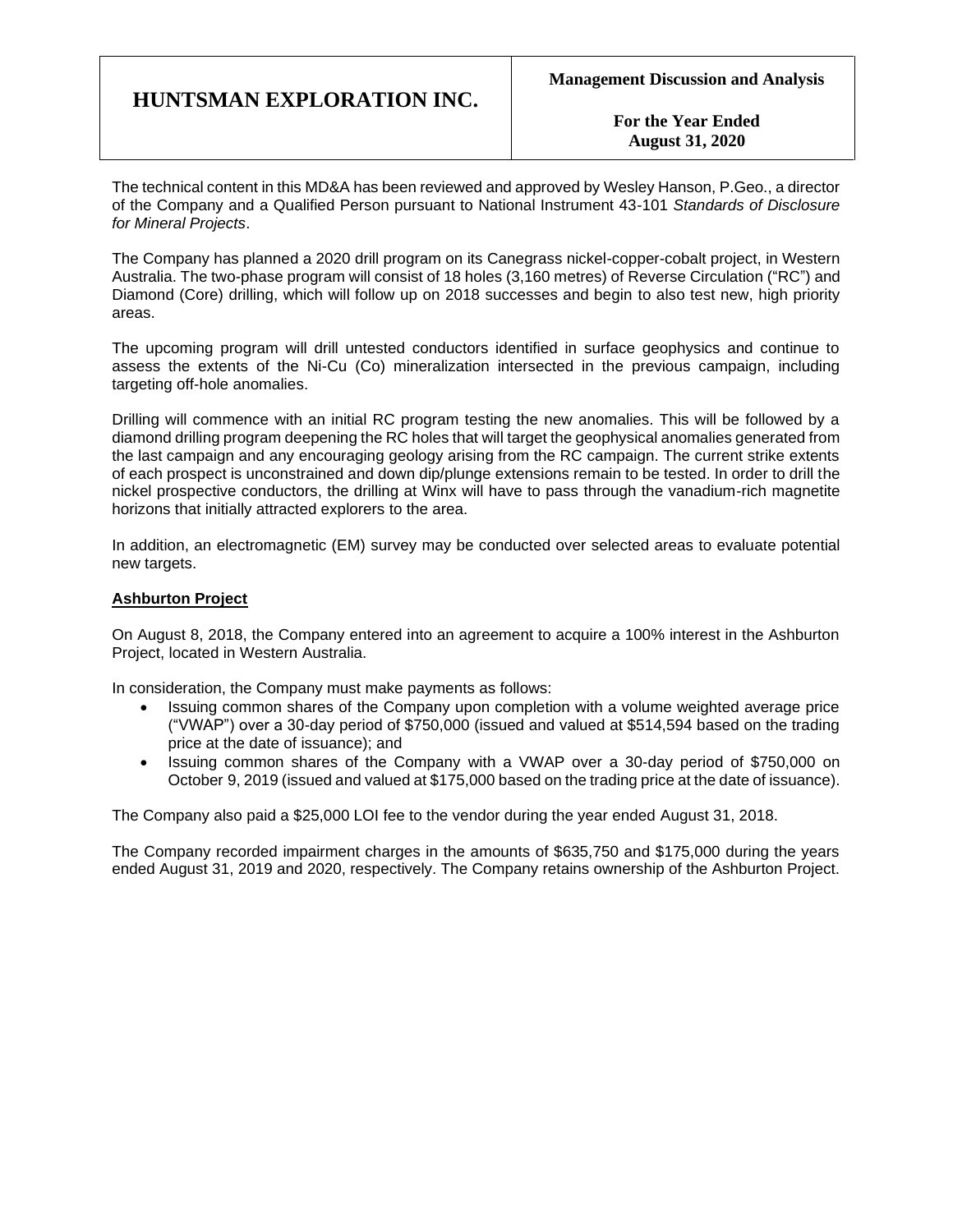**For the Year Ended August 31, 2020**

On February 22, 2019, the Company announced initial sampling results at the Ashburton Project. The rock chip sampling results are included in the table below:

| <b>Sample</b>   | <b>Easting</b> | <b>North</b> | <b>Co</b><br>ppm | Cu<br>ppm | Fe<br>℅ | Mn<br>% | Ni<br>ppm | Zn<br>ppm |
|-----------------|----------------|--------------|------------------|-----------|---------|---------|-----------|-----------|
| CAPR042         | 434,478        | 7,412,365    | 4,214            | 935       | 15.28   | 11.978  | 546       | 569       |
| CAPR024B        | 430,184        | 7,414,361    | 2,095            | 735       | 1.02    | 27.815  | 92        | 841       |
| CAPR024A        | 30,184         | 414,361      | 1,333            | 452       | 2.42    | 20.72   | 61        | 516       |
| <b>CAPR0442</b> | 488,470        | 380,690      | 924              | X         | 3.5     | 22.006  | 26        | 93        |
| 109682          | 480,684        | 386,325      | 646              | 385       | 38.6    | 5.5351  | 925       | 815       |
| <b>CAPR0437</b> | 480,925        | 385,865      | 467              | 139       | 5.37    | 4.1811  | 396       | 384       |
| <b>CAPR0461</b> | 513,000        | 7,365,230    | 247              | 35        | 43.2    | 0.4721  | 598       | 2428      |
| 109681          | 480,702        | 7,386,075    | 185              | 173       | 5.78    | 1.7243  | 47        | 57        |
| 109687          | 479,239        | 7,386,866    | 153              | 136       | 22.94   | 1.6214  | 256       | 304       |
| 109691          | 479,125        | 7,387,008    | 152              | 125       | 10.67   | 1.2949  | 135       | 158       |

The Company recorded impairment charges in the amounts of \$635,750 and \$175,000 during the years ended August 31, 2019 and 2020, respectively. The Company retains ownership of the Ashburton Project.

#### **Atikwa Lake / Maybrun Properties**

On February 4, 2016, the Company entered into an agreement to acquire a 100% undivided interest in 20 mineral claims located in Ontario. As consideration, the Company issued 37,500 common shares of the Company at a value of \$60,000.

In March 2017, an additional five claims were acquired for \$6,480.

On May 1, 2020, the Company entered into an agreement to dispose of the claims acquired in February 2016 and March 2017. In consideration, the Company received \$50,000 in cash. The Company will also conditionally receive 200,000 common shares of a public company if the purchaser of the claims enters into an amalgamation, a reverse takeover, or similar transaction with a publicly-traded company. Since the receipt of the 200,000 common shares is conditional and uncertain, no receivable has been recorded. For the year ended August 31, 2020, the Company recorded a loss on sale of exploration and evaluation assets of \$270,191 (2019 - \$nil).

On April 7, 2017, the Company entered into an agreement to acquire a 100% interest in the Maybrun Property located in Ontario. As consideration, the Company issued 600,000 common shares at a value of \$600,000 and paid \$40,000 in cash.

The vendors retained a 2% NSR on the property. The Company has the option to purchase 1% of the 2% NSR (one-half) at a price of \$1,000,000.

During the year ended August 31, 2019, the Company allowed the option title claims to lapse and recorded an impairment charge in the amount of \$641,000.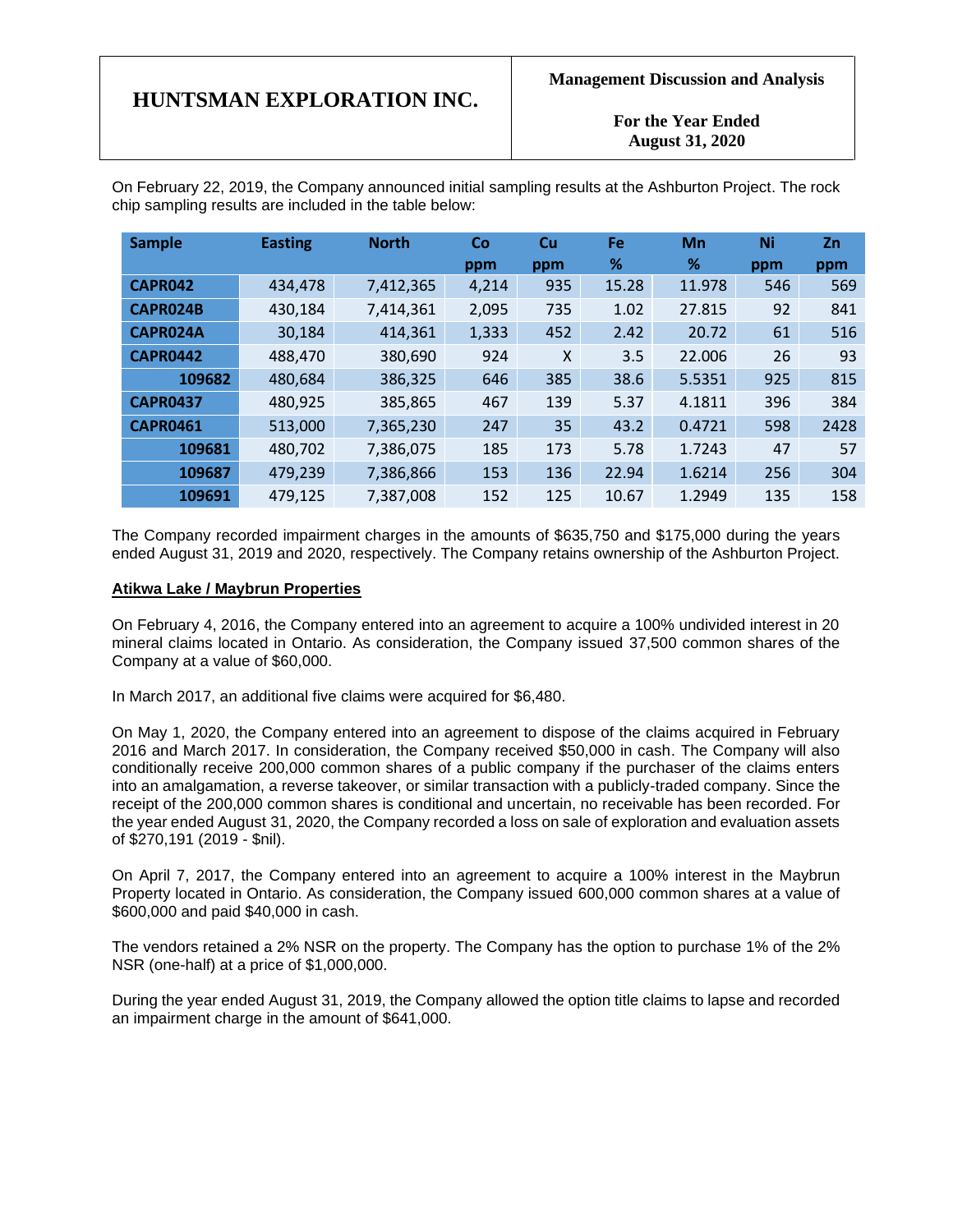**For the Year Ended August 31, 2020**

### **Batt Property**

On March 26, 2018, the Company entered into an option agreement with Strategic Metals Ltd. ("Strategic") to acquire an 80% interest in the Batt Property, located in Yukon Territory. In consideration, the Company paid cash of \$25,000 and issued 125,000 common shares of the Company valued at \$67,500.

The Company must also incur exploration expenditures as follows:

- \$50,000 on or before March 31, 2019 (incurred);
- An additional \$150,000 on or before March 31, 2020; and
- An additional \$300,000 on or before March 31, 2021.

Strategic retains a 1% NSR on the property. In the case the option agreement terms are met, a joint venture ("JV") will be formed between the Company and Strategic. Should Strategic's JV participation drop below 10%, the NSR will increase to 2%. At that time, the Company may repurchase 1% (one-half) of the NSR for \$1,000,000, subject to further TSX-V approval.

During the year ended August 31, 2019, the Company did not have intentions to meet future exploration expenditure requirements and recorded an impairment charge in the amount of \$162,786.

#### **SELECTED ANNUAL INFORMATION**

|                                         | August 31,<br>2020 | August 31,<br>2019 | August 31,<br>2018 |
|-----------------------------------------|--------------------|--------------------|--------------------|
| Revenue                                 |                    |                    |                    |
| Net loss                                | (1, 193, 997)      | (3, 149, 962)      | (6,300,245)        |
| Basic and diluted loss per common share | (0.04)             | (0.13)             | (0.44)             |
| Total assets                            | 2,814,731          | 2,605,316          | 2,836,018          |
| Long-term debt                          |                    |                    |                    |
| <b>Dividends</b>                        | -                  |                    |                    |

#### **SUMMARY OF QUARTERLY RESULTS (\$000s, except loss per share)**

|                                   | August 31,<br>2020 | May 31,<br>2020 | February 29,<br>2020 | November 30,<br>2019 |
|-----------------------------------|--------------------|-----------------|----------------------|----------------------|
| For the Quarter Periods Ending on |                    |                 |                      |                      |
| Revenue                           | ۰                  | -               |                      |                      |
| Net loss                          | (391)              | (609)           | (86)                 | (108)                |
| Basic and diluted loss per common |                    |                 |                      |                      |
| share                             | (0.02)             | (0.02)          | (0.00)               | (0.00)               |
| Total assets                      | 2.814              | 2,732           | 2,640                | 2,603                |
| Non-current financial liabilities | -                  |                 |                      |                      |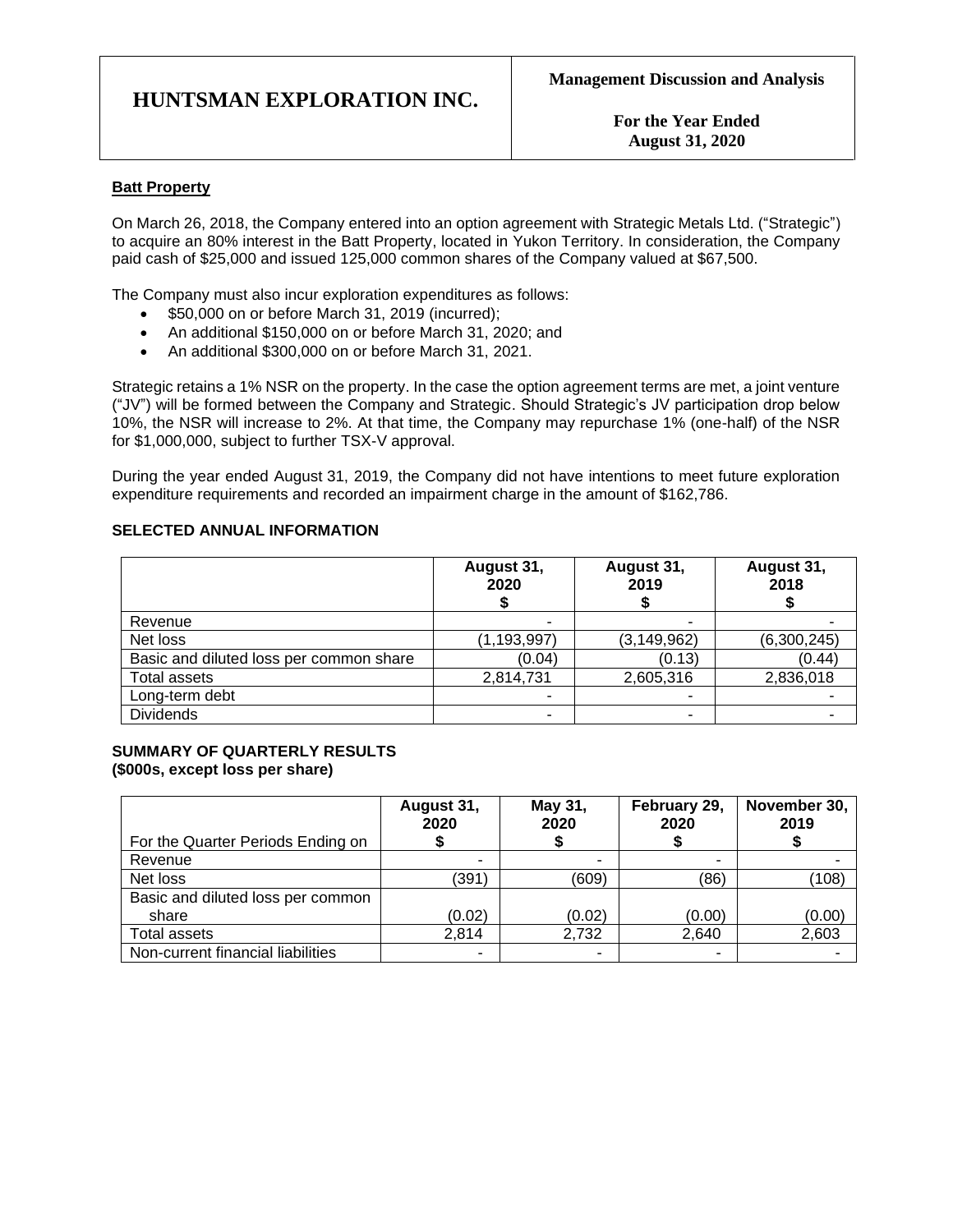**For the Year Ended August 31, 2020**

|                                   | August 31,<br>2019 | May 31,<br>2019 | February 28,<br>2019 | November 30,<br>2018 |
|-----------------------------------|--------------------|-----------------|----------------------|----------------------|
| For the Quarter Periods Ending on |                    |                 |                      |                      |
| Revenue                           | ۰                  |                 |                      |                      |
| Net loss                          | (1,601)            | (383)           | (744)                | (422)                |
| Basic and diluted loss per common |                    |                 |                      |                      |
| share                             | (0.06)             | (0.02)          | (0.03)               | (0.02)               |
| Total assets                      | 2,605              | 4.176           | 3,589                | 3,586                |
| Non-current financial liabilities | ٠                  | ٠               |                      |                      |

## **OPERATIONS**

## **Three Months Ended August 31, 2020**

During the three months ended August 31, 2020, the Company reported a net loss of \$391,407 (2019 - \$1,601,950). Variations in expenses from the three months ended August 31, 2020 to the three months ended August 31, 2019 were as follows:

- Consulting fees of \$158,593 (2019 \$85,059) increased as the Company utilized more consultants than in the comparative period;
- General exploration costs of \$5.214 (2019 \$nil) were due to claim costs required to be paid by the Company on the Ashburton Property, which was impaired at the end of fiscal 2019;
- Management fees of \$52,500 (2019 recovery of \$27,500) increased due to management charging fees again in the fourth quarter of 2020;
- Office and general of \$17,477 (2019 \$16,582) was comparable to the comparative quarter;
- Professional fees of \$65,777 (2019 \$52,819) were higher in the current period as a result of increased legal expenses;
- Rent of \$9,000 (2019 \$9,000) was comparable to the comparative period;
- Shareholder communications and investor relations of \$61,509 (2019 \$20,136) was the result of increased promotional activity for the Company in the current period;
- Transfer agent and filing fees of \$21,333 (2019 \$3,469) increased due to the Company's DTC eligibility filing costs for the OTC Markets in the US;
- Travel of \$4 (2019 \$19,864) decreased as a result of limited travel for the current period; and
- Impairment of exploration and evaluation assets of \$nil (2019 \$1,439,536) is the result of the Company writing off the Ashburton and Batt properties during the comparative period.

### **Year Ended August 31, 2020**

During the year ended August 31, 2020, the Company reported a net loss of \$1,193,997 (2019 - \$3,149,962). Variations in expenses from the year ended August 31, 2020 to the year ended August 31, 2019 were as follows:

- Consulting fees of \$179,487 (2019 \$465,836) decreased as the Company reduced the use of consultants and received credits in the current year;
- General exploration costs of \$11,319 (2019 \$nil) were due to claim costs required to be paid by the Company on the Ashburton Property, which was impaired at the end of fiscal 2019;
- Management fees of \$90,000 (2019 \$215,000) were lower due to no CFO fees charged for the first three quarters of 2020 and no CEO fees for the first two quarters of 2020;
- Office and general of \$29,613 (2019 \$51,715) decreased due to credits issued for shared office expenses in the current year;
- Professional fees of \$154,351 (2019 \$136,914) were higher in 2020 as a result of increased legal expenses;
- Rent of \$36,000 (2019 \$33,000) was higher as the Company had a month rent-free in 2019;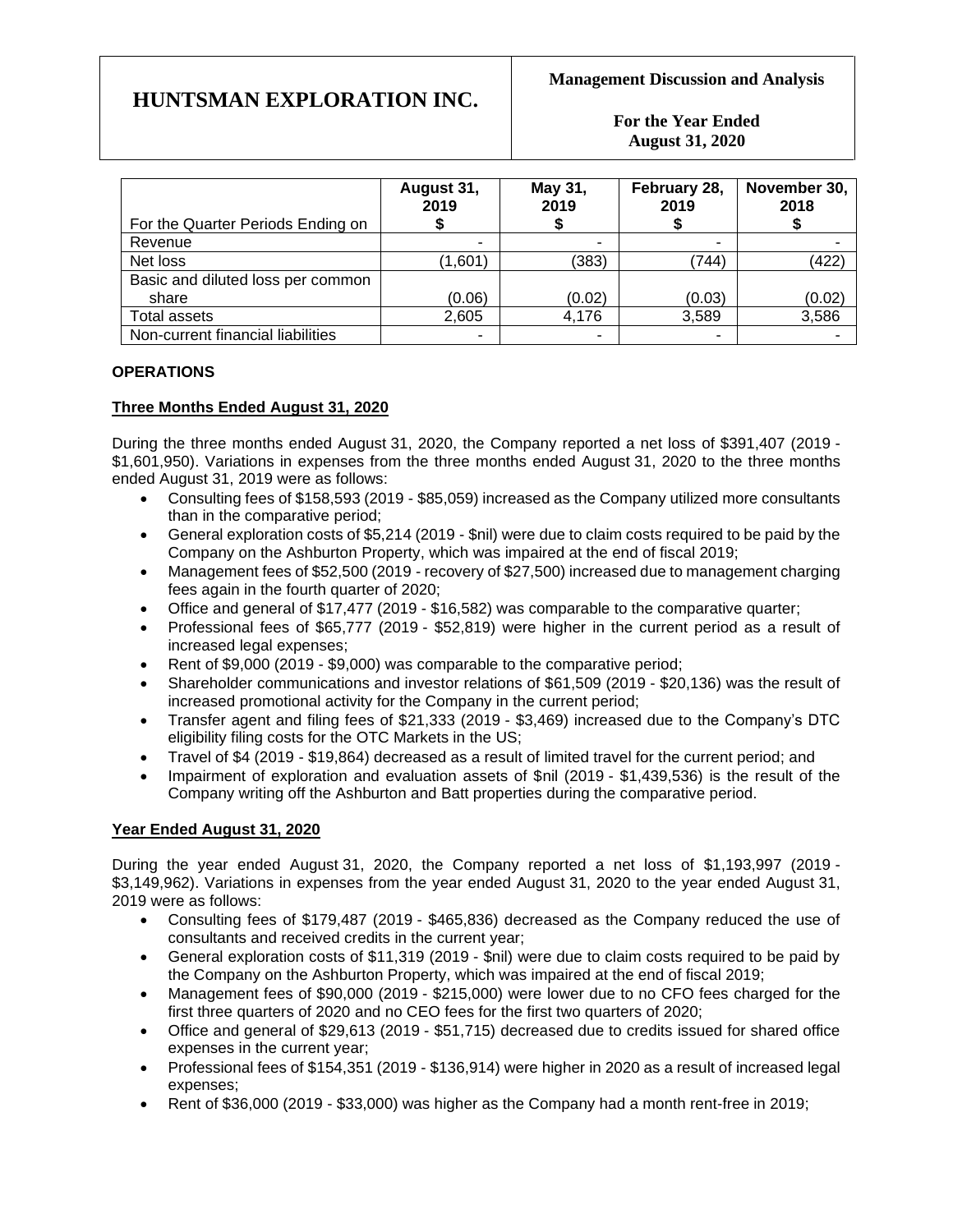### **For the Year Ended August 31, 2020**

- Share-based payments of \$96,301 (2019 \$552,862) decreased due to a smaller number of options being granted in the current year at a lower fair value;
- Decrease in shareholder communications and investor relations of \$117,255 (2019 \$167,909) was the result of decreased promotional activity for the Company in the current year;
- Transfer agent and filing fees of \$33,078 (2019 \$20,512) increased as a result of the Company's DTC eligibility filing costs for the OTC Markets in the US;
- Travel of \$1,402 (2019 \$66,678) decreased as a result of limited travel for the current year;
- Impairment of exploration and evaluation assets of \$175,000 (2019 \$1,439,536) is the result of the Company writing off an Ashburton property payment in the current year and the Ashburton and Batt properties during the prior year; and
- Loss on sale of exploration and evaluation assets of \$270,191 (2019 \$nil) is the result of the sale of claims from the Atikwa Lake / Maybrun Properties during 2020.

## **LIQUIDITY AND CAPITAL RESOURCES**

The Company's cash at August 31, 2020 was \$42,653, compared to \$18,507 at August 31, 2019. The working capital deficit was \$1,197,279 (2019 - \$946,524).

The Company has taken the following measures to address working capital concerns during the 2020 fiscal period and as of the date of this MD&A:

- On December 31, 2019, the Company closed a private placement and issued 745,454 units at a price of \$0.11 per unit for gross proceeds of \$82,000.
- On March 18, 2020, the Company closed a private placement and issued 5,000,000 common shares at a price of \$0.10 per share for gross proceeds of \$500,000.
- On October 19, 2020, the Company closed a private placement and issued 28,195,000 units at a price of \$0.20 per unit for gross proceeds of \$5,639,000.

The Company will need to raise additional financing in order to meet general working capital requirements for the 2021 fiscal year, and to make option payments and continue exploration on its mineral properties.

### **SUBSEQUENT EVENTS**

See **Liquidity and Capital Resources** for private placements closed.

Subsequent to August 31, 2020, 154,545 warrants and 1,000 stock options were exercised for gross proceeds of \$21,636 and \$200, respectively.

### **OFF-BALANCE SHEET ARRANGEMENTS**

The Company has not entered into any off-balance sheet arrangements.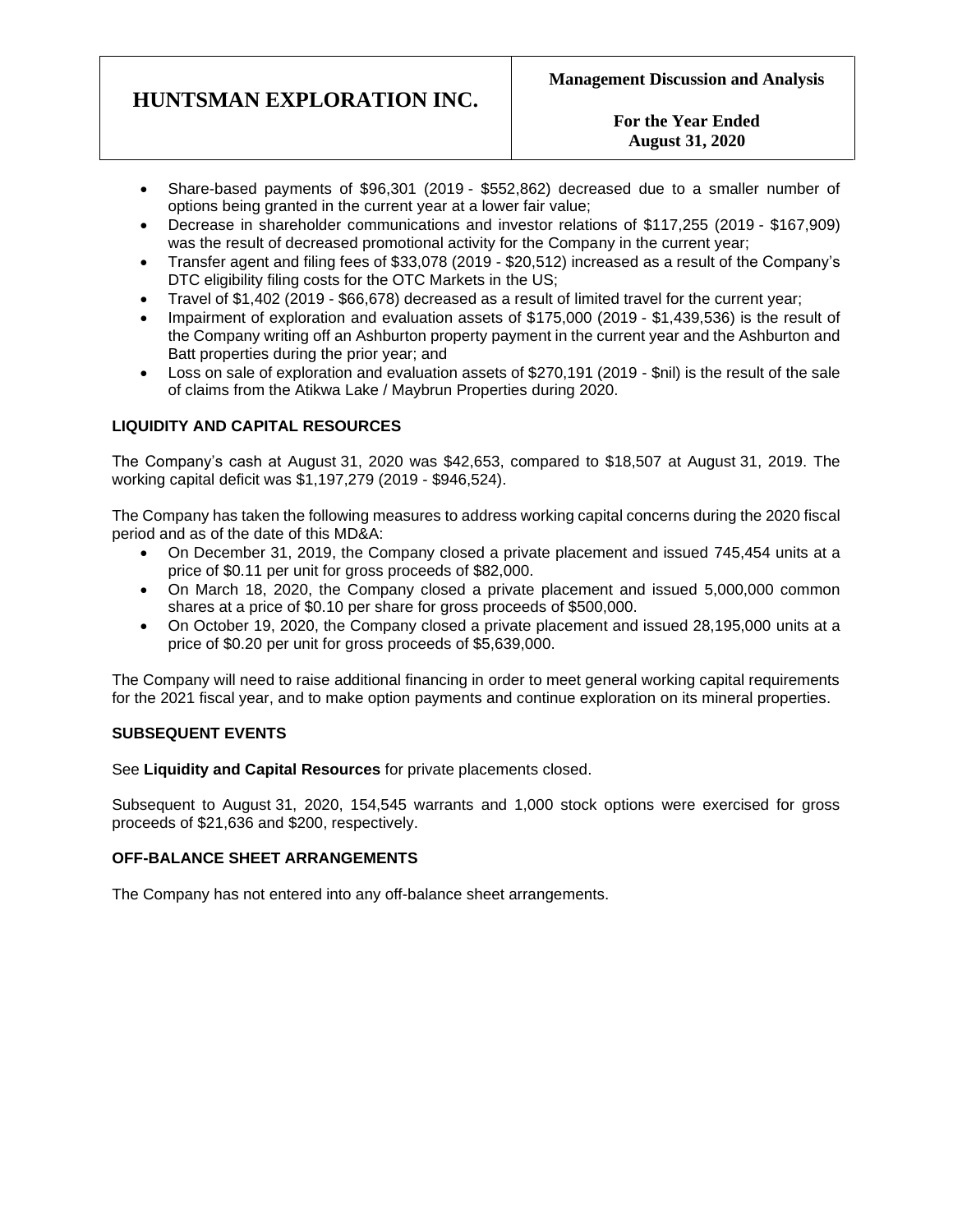**For the Year Ended August 31, 2020**

### **TRANSACTIONS WITH RELATED PARTIES**

These amounts of key management compensation are included in the amounts shown on the consolidated statements of comprehensive loss:

|                      | 2020         |    | 2019    |
|----------------------|--------------|----|---------|
| Consulting fees      | \$<br>۰      |    | 104.294 |
| Geological           | \$<br>۰      |    | 10,125  |
| Management fees      | \$<br>90,000 | \$ | 215,000 |
| Share-based payments | \$<br>68,213 | S  | 282,495 |

During the year ended August 31, 2020, the Company also paid or accrued:

- \$36,000 (2019 \$33,000) in rent to a company with common officers and directors;
- \$1,891 (2019 \$nil) to a private company for a director's services;
- \$nil (2019 \$80,000) in consulting fees to a private company controlled by a former officer; and
- \$15,000 (2019 \$40,000) in office expenses to a private company controlled by a former officer.

As at August 31, 2020, included in accounts payable and accrued liabilities is \$160,544 (2019 - \$179,767) due to directors and officers of the Company, \$110,250 (2019 - \$96,886) due to a company controlled by a former officer, \$10,500 (2019 - \$15,750) due to a company with common officers and directors, and \$156,715 (2019 - \$42,000) due to former directors and officers. The amounts are unsecured, non-interestbearing and are due on demand.

As at August 31, 2020, included in loans payable is \$75,000 (2019 - \$nil) due to an officer and director and \$125,000 (2019 - \$125,000) due to a private company controlled by a former officer. The amounts are unsecured, non-interest-bearing and are due on demand.

#### **COMMITMENTS**

The Company is obligated to make certain payments and issue shares in connection with the acquisition of its exploration and evaluation assets.

#### **SIGNIFICANT ACCOUNTING POLICIES**

The Company adopted IFRS 16 *Leases* effective September 1, 2019. Refer to Note 4 – Significant Accounting Policies in the Company's consolidated financial statements for the year ended August 31, 2020 for further details.

#### **NEW ACCOUNTING STANDARDS ISSUED BUT NOT YET EFFECTIVE**

Certain new standards, interpretations and amendments to existing standards have been issued by the IASB or the International Financial Reporting Interpretations Committee that are mandatory for accounting periods noted below. Some updates that are not applicable or are not consequential to the Company may have been excluded from the list below.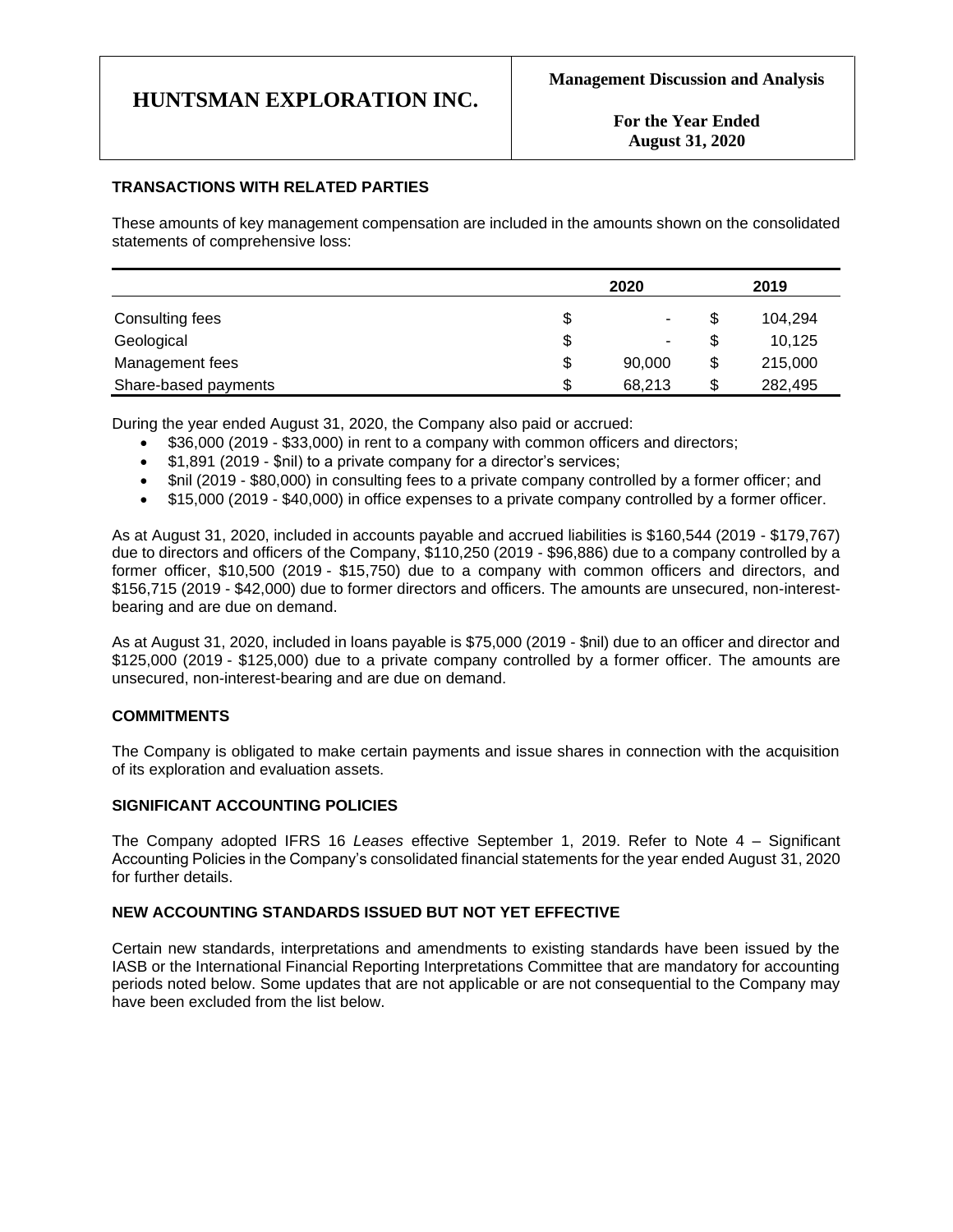**For the Year Ended August 31, 2020**

#### **IFRS 3** *Business Combinations*

IFRS 3 has been amended to revise the definition of a business to include an input and a substantive process that together significantly contribute to the ability to create outputs. The amendment to IFRS 3 is effective for years beginning on or after January 1, 2020. The amendment to IFRS 3 is expected to have no impact for the Company.

#### **International Accounting Standard ("IAS") 1** *Presentation of Financial Statements* **and IAS 8**  *Accounting Policies, Changes in Accounting Estimates and Errors*

IAS 1 and IAS 8 have been amended to use a consistent definition of materiality throughout IFRS and the Conceptual Framework for Financial Reporting; clarify the explanation of the definition of material; and incorporate guidance in IAS 1 regarding immaterial information. The amendments to IAS 1 and IAS 8 are effective for years beginning on or after January 1, 2020. These amendments are expected to have no impact for the Company.

#### **CRITICAL ACCOUNTING POLICIES**

#### **Critical judgments in applying accounting policies**

Information about critical judgments in applying accounting policies that have the most significant risk of causing material adjustment to the carrying amounts of assets and liabilities recognized in the consolidated financial statements within the next financial year are discussed below.

#### Impairment of exploration and evaluation assets

The application of the Company's accounting policy for exploration and evaluation expenditures and impairment of the capitalized expenditures requires judgment in determining whether it is likely that future economic benefits will flow to the Company, which may be based on assumptions about future events or circumstances. Estimates and assumptions made may change if new information becomes available. If, after an expenditure is capitalized, information becomes available suggesting that the recovery of expenditure is unlikely, the amount capitalized is written off in profit or loss in the year the new information becomes available.

#### Title to mineral property interests

Although the Company has taken steps to verify title to mineral properties in which it has an interest, these procedures do not guarantee the Company's title. Such properties may be subject to prior agreements or transfers and title may be affected by undetected defects.

#### Income taxes

Significant judgment is required in determining the provision for income taxes. There are many transactions and calculations undertaken during the ordinary course of business for which the ultimate tax determination is uncertain. The Company recognizes liabilities and contingencies for anticipated tax audit issues based on the Company's current understanding of the tax law. For matters where it is probable that an adjustment will be made, the Company records its best estimate of the tax liability, including the related interest and penalties in the current tax provision. Management believes they have adequately provided for the probable outcome of these matters; however, the final outcome may result in a materially different outcome than the amount included in the tax liabilities.

In addition, the Company recognizes deferred tax assets relating to tax losses carried forward to the extent that it is probable that taxable profit will be available against which a deductible temporary difference can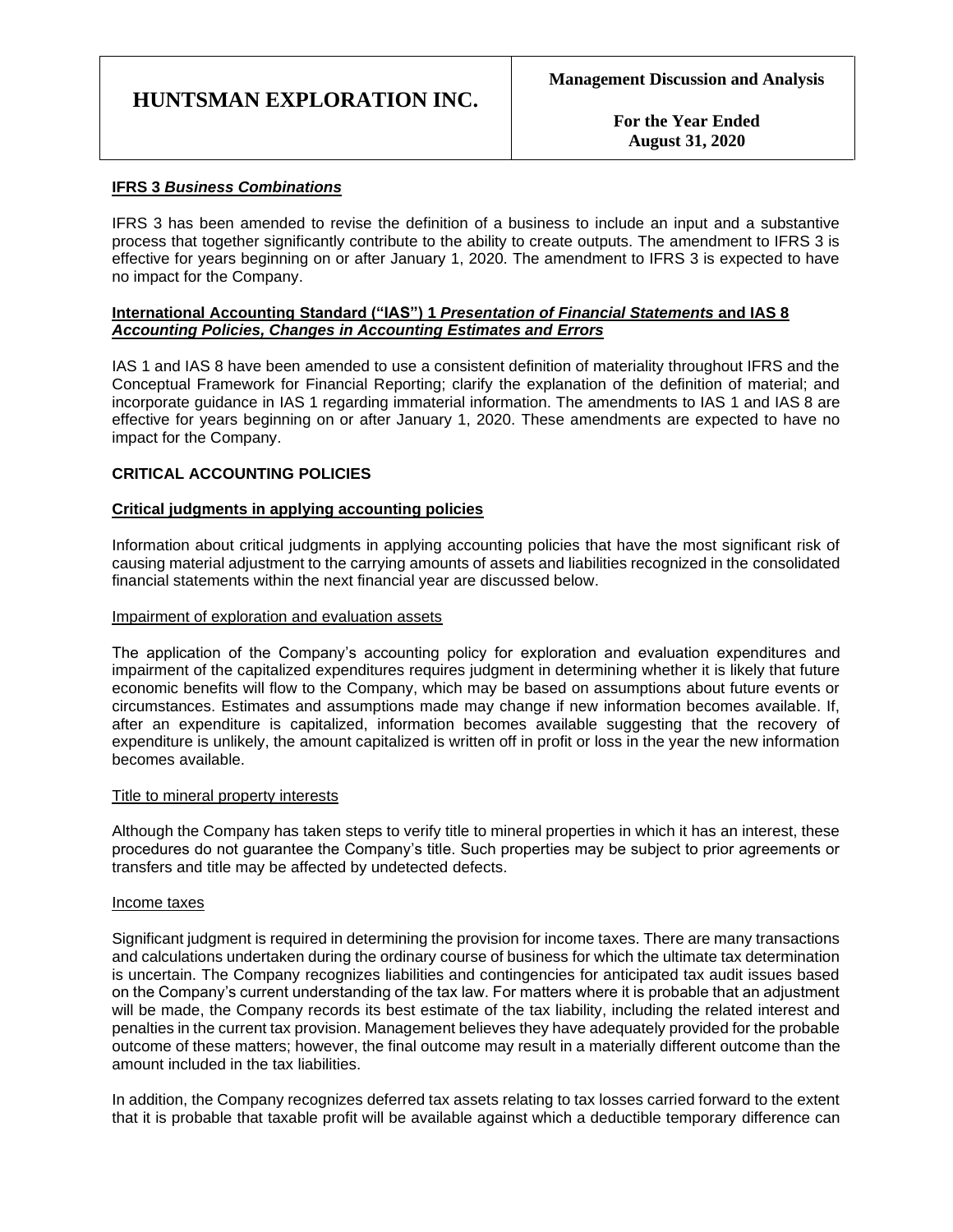**For the Year Ended August 31, 2020**

be utilized. This is deemed to be the case when there are sufficient taxable temporary differences relating to the same taxation authority and the same taxable entity that are expected to reverse in the same year as the expected reversal of the deductible temporary difference, or in years into which a tax loss arising from the deferred tax asset can be carried back or forward. However, utilization of the tax losses also depends on the ability of the taxable entity to satisfy certain tests at the time the losses are recouped.

#### Going concern risk assessment

The Company's ability to continue its operations and to realize assets at their carrying values is dependent upon its ability to fund its existing acquisition and exploration commitments on its exploration and evaluation assets when they come due, which would cease to exist if the Company decides to terminate its commitments, and to cover its operating costs. The Company may be able to generate working capital to fund its operations by the sale of its exploration and evaluation assets or raising additional capital through equity markets. However, there is no assurance it will be able to raise funds in the future. The consolidated financial statements do not give effect to any adjustments required to realize its assets and discharge its liabilities in other than the normal course of business and at amounts different from those reflected in the consolidated financial statements.

#### **Key sources of estimation uncertainty**

The following are key assumptions concerning the future and other key sources of estimation uncertainty that have a significant risk of resulting in material adjustments to the consolidated financial statements.

#### Decommissioning liabilities

Rehabilitation provisions have been created based on the Company's internal estimates. Assumptions, based on the current economic environment, have been made, which management believes are a reasonable basis upon which to estimate the future liability. These estimates take into account any material changes to the assumptions that occur when reviewed regularly by management. Estimates are reviewed annually and are based on current regulatory requirements. Significant changes in estimates of contamination, restoration standards and techniques will result in changes to provisions from year to year. Actual rehabilitation costs will ultimately depend on future market prices for the rehabilitation costs that will reflect the market condition at the time the rehabilitation costs are actually incurred.

The final cost of the currently recognized rehabilitation provisions may be higher or lower than currently provided for. As at August 31, 2020, the Company has no known rehabilitation requirements, and accordingly, no provision has been made.

#### Fair value of stock options granted

The Company uses the Black-Scholes option pricing model to value the stock options granted during the year. The Black-Scholes model was developed for use in estimating the fair value of traded options that have no vesting restrictions and are fully transferable. The model requires management to make estimates that are subjective and may not be representative of actual results. Changes in assumptions can materially affect estimates of fair values.

#### **FINANCIAL INSTRUMENTS AND OTHER INSTRUMENTS**

The Company's financial instruments include cash, amounts receivable, accounts payable and loans payable. Cash is classified as fair value through profit or loss. Amounts receivable is classified as measured at amortized cost. Accounts payable and loans payable are classified as measured at amortized cost. The carrying values of these instruments approximate their fair values due to the relatively short periods to maturity.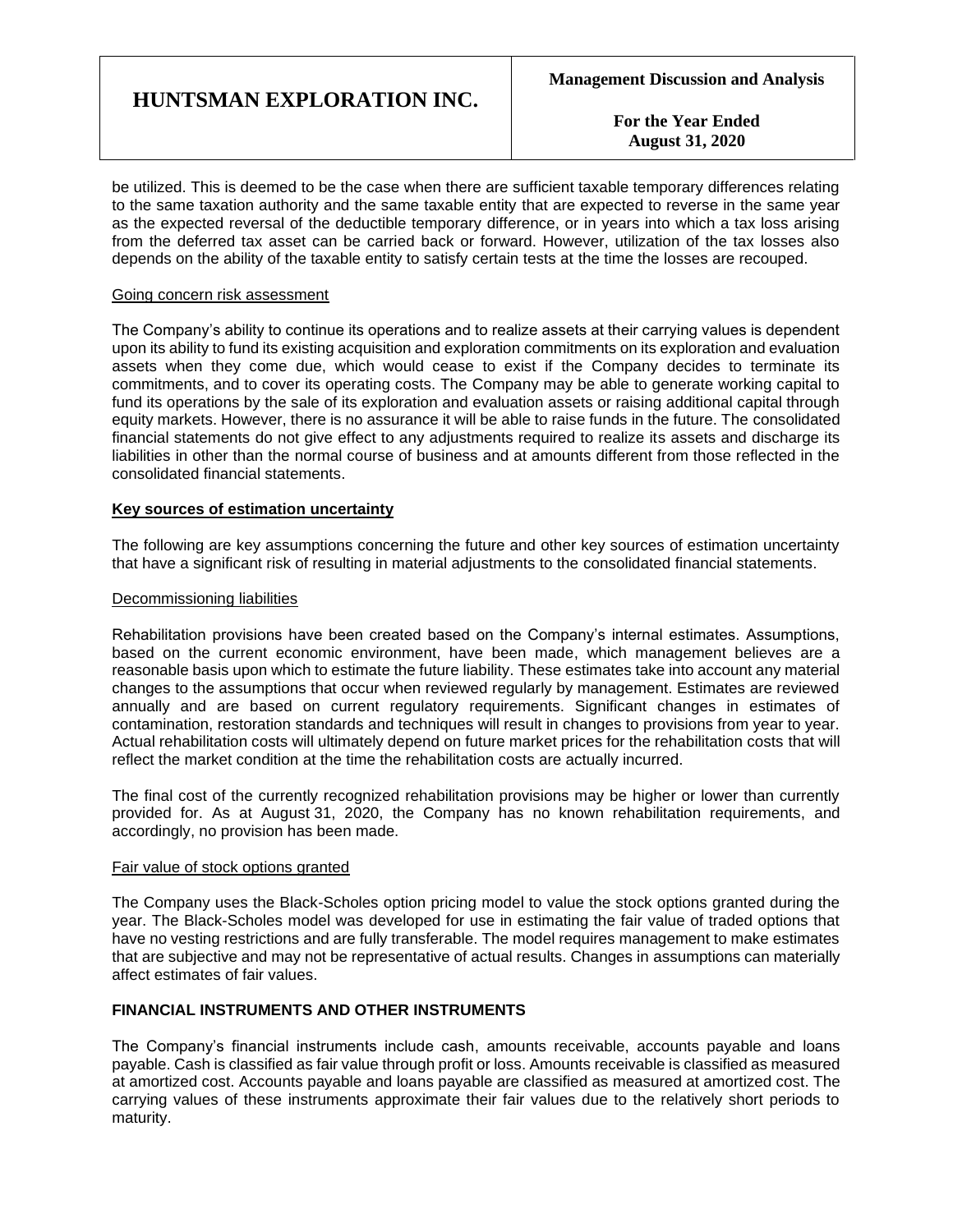**For the Year Ended August 31, 2020**

#### **Financial risk management objectives and policies**

The risks associated with these financial instruments and the policies on how to mitigate these risks are set out below. Management manages and monitors these exposures to ensure appropriate measures are implemented in a timely and effective manner.

#### Credit risk

Credit risk is the risk of an unexpected loss if a customer or third party to a financial instrument fails to meet its contractual obligations. The financial instrument that potentially subjects the Company to concentrations of credit risk consists principally of cash. To minimize the credit risk on cash, the Company places its cash with a major Canadian financial institution.

#### Liquidity risk

The Company manages liquidity risk by maintaining a balance between continuity of funding and flexibility through the use of borrowings. Management closely monitors the liquidity position and expects to have adequate sources of funding to finance the Company's projects and operations. As at August 31, 2020, the Company had cash of \$42,653 (2019 - \$18,507) to settle accounts payable and accrued liabilities of \$1,018,878 (2019 - \$856,008) and loans payable of \$262,300 (2019 - \$125,000). The Company will be required to obtain additional financing to satisfy its liabilities. All of the liabilities presented as accounts payable are due within 30 days of the reporting date.

The maturity dates of the Company's contractual obligations as at August 31, 2020, are as follows:

|                                             | <b>Less Than</b> |             |           |    |       | More Than 5 |
|---------------------------------------------|------------------|-------------|-----------|----|-------|-------------|
|                                             | Total            | 1 Year      | 1-5 years |    | Years |             |
| Accounts payable and<br>accrued liabilities | \$1,018,880      | \$1,018,880 | S         | ۰. | -S    |             |
| Loans payable                               | 262,300          | 262,300     |           | ۰  |       |             |
| Total                                       | \$1,281,180      | \$1,281,180 |           | ۰  |       |             |

#### Market risk

Market risk is the risk that changes in market prices, such as foreign exchange rates and interest rates, will affect the Company's income or the value of its holdings of financial instruments. The objective of market risk management is to manage and control market risk exposures within acceptable parameters, while optimizing the return on capital.

- *i) Currency risk –* Currency risk is the risk that the fair value or future cash flows will fluctuate as a result of changes in foreign exchange rates. The Company has operations in Canada, USA and Australia, and incurs operating and exploration expenditures in all currencies. The fluctuation of the Canadian dollar in relation to the United States dollar and Australian dollar will have an impact upon the results of the Company. A fluctuation in the exchange rates between the Canadian and Australian dollars of 10% would result in a change to the Company's cash of \$200 and accounts payable and accrued liabilities of \$200. A fluctuation in the exchange rates between the Canadian and Australian dollars of 10% would result in a change to the accounts payable and accrued liabilities of \$3,400. The Company does not use any techniques to mitigate currency risk.
- *ii) Interest rate risk –* The Company is exposed to interest rate risk on the variable rate of interest earned on bank deposits. The fair value interest rate risk on bank deposits is insignificant, as the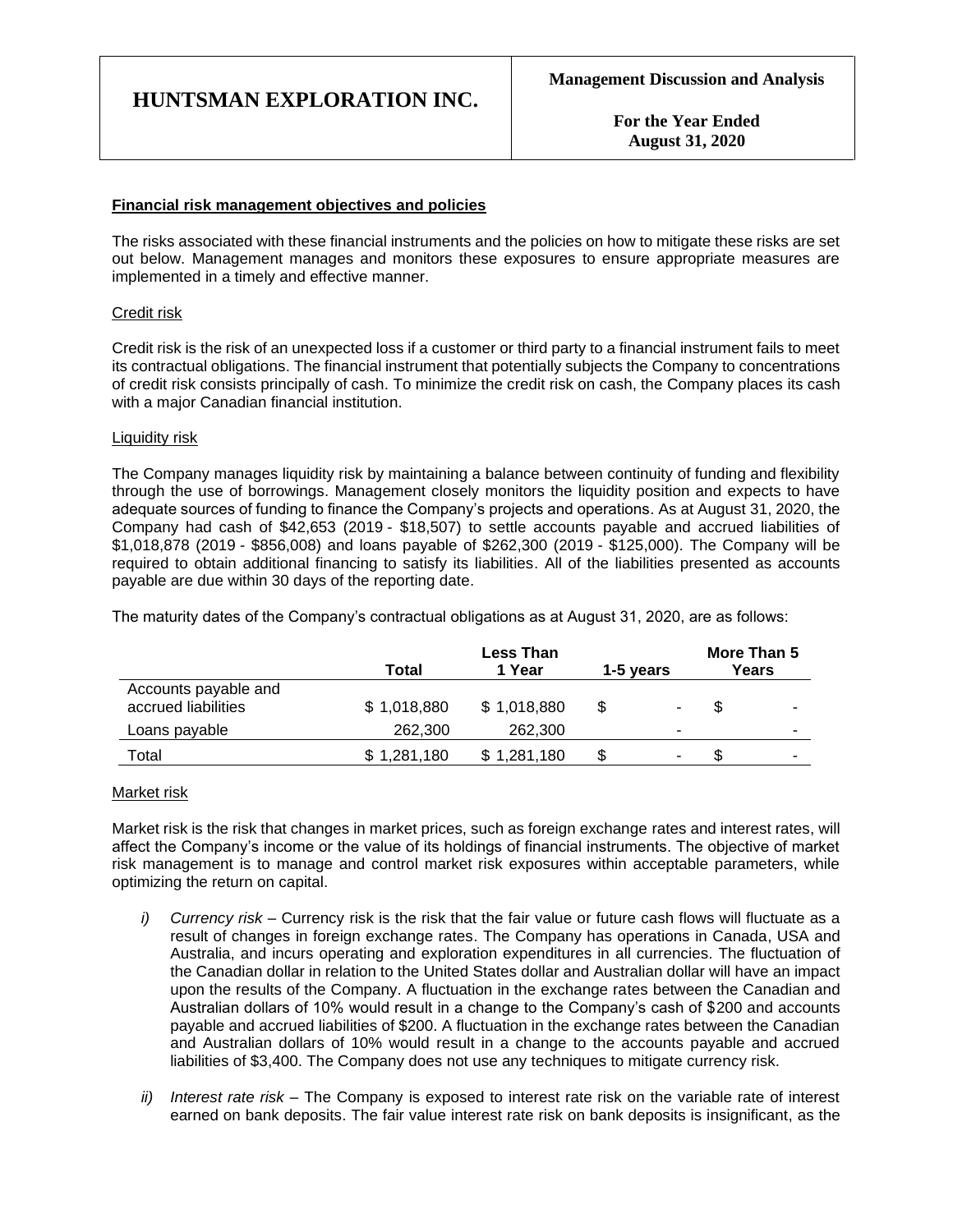**For the Year Ended August 31, 2020**

deposits are short-term. The Company has not entered into any derivative instruments to manage interest rate fluctuations. The Company has no interest-bearing financial liabilities.

*iii) Other price risk –* Other price risk is the risk that the fair value or future cash flows of a financial instrument will fluctuate due to changes in market prices, other than those arising from interest rate risk. The Company does not have significant exposure to this risk.

### **SHARE CAPITAL**

As at December 11, 2020, the Company had the following securities issued and outstanding:

|                      | December 11,<br>2020 | August 31,<br>2020 | August 31,<br>2019 |
|----------------------|----------------------|--------------------|--------------------|
| Common shares        | 78,770,075           | 33,532,640         | 25,299,187         |
| Warrants             | 31,468,858           | 533.472            | 5,068,667          |
| Stock options        | 2,591,500            | 2.742.500          | 2,492,500          |
| Fully diluted shares | 112,830,433          | 36,808,612         | 32,860,354         |

#### **RISKS**

The Company, and the securities of the Company, should be considered a highly speculative investment. The following risk factors should be given special consideration when evaluating an investment in any of the Company's securities.

There are a number of outstanding securities and agreements pursuant to which common shares of the Company may be issued in the future. This will result in further dilution to the Company's shareholders.

The Company has a very limited history of operations, is in the early stage of development and has received no revenues other than insignificant interest revenues following its transition to a mineral exploration and development company. As such, the Company is subject to many risks common to such enterprises. There can be no assurance that the Company will be able to obtain adequate financing in the future or, if available, that the terms of such financing will be favourable. The Company does not anticipate paying any dividends in the near future.

Although the Company has taken steps to verify the title to mineral properties in which it has acquired an interest, no assurance whatsoever can be given that the Company's interests may not be challenged by third parties. If challenged, and if the challenge is sustained, it will have an adverse effect on the business of the Company. Title to mineral properties may be subject to unregistered prior agreements or transfers and may also be affected by undetected defects or the rights of indigenous peoples.

Environmental legislation is becoming increasingly stringent and costs and expenses of regulatory compliance are increasing. The impact of new and future environmental legislation on the Company's operations may cause additional expenses and restrictions. If the restrictions adversely affect the scope of exploration and development on the mineral properties, the potential for production on the properties may be diminished or negated.

The exploration of mineral properties involves significant risks, which even experience, knowledge and careful evaluation may not be able to avoid. The price of metals has fluctuated widely, particularly in recent years, as it is affected by numerous factors that are beyond the Company's control, including international economic and political trends, expectations of inflation or deflation, currency exchange fluctuations, interest rate fluctuations, global or regional consumptive patterns, speculative activities and increased production due to new extraction methods. The effect of these factors on the price of metals, and therefore, the economic viability of the Company's interests in the mineral properties cannot be accurately predicted.